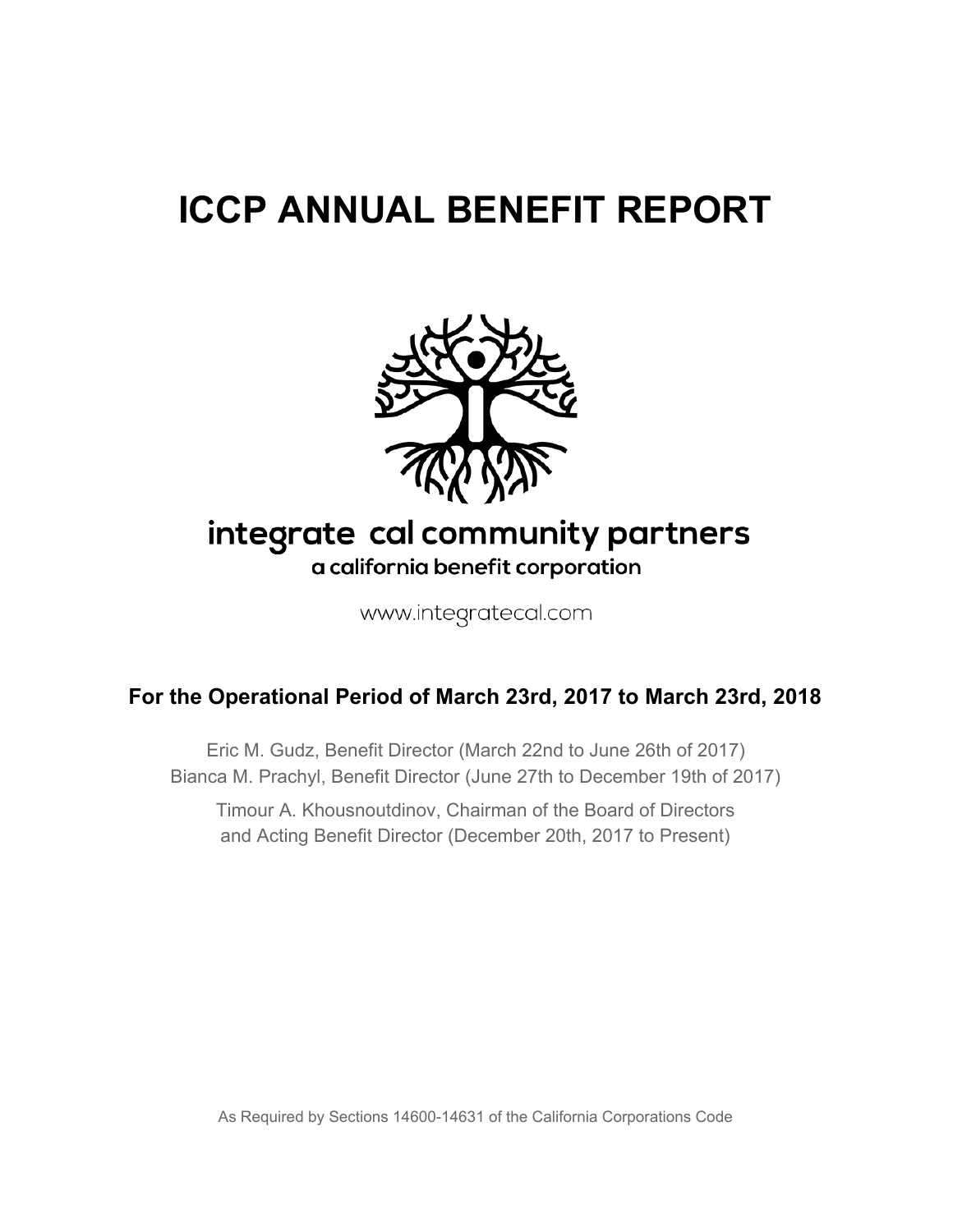# **ABOUT THIS COMPANY**

Integrate Cal Community Partners, Benefit Corporation (ICCP) better known as Integrate Cal or Integrate is a private consulting firm based out of Davis, California.

#### **OUR VISION**

The vision of the Corporation is to actualize the full potential of a post-prohibition world, where locally-oriented economies and community-guided policies are rooted in compassion, dignity, social justice, and environmental sustainability.

#### **OUR MISSION**

The mission of the Corporation is to create and champion community development strategies for a maturing cannabis industry and offer local governments sensible pathways for implementing durable cannabis policies.

#### - **– — Integrate's updated Benefit Commitment statement — –** -

*California represents the largest and most vibrant economy within the U.S. and the 6th largest economy in the world overall. Navigating the complex terrain of its legislative and regulatory landscape presents many challenges. Beautiful and bountiful, California has a proud history of leadership, innovation, and social justice. It is clear that California will soon become the leader in the global Cannabis Industry.*

*There has been a fundamental change in the cultural, political, and scientific appreciation of cannabis that has led to a wave of legislation and the emergence of a rapidly growing legal market. This realization, while groundbreaking, carries with it a heavy debt to the many organizations and individuals that worked tirelessly to champion social justice reforms amidst the misaligned, prohibitionist cannabis policies of the past.*

*Recognizing the link between economic growth and social development, Integrate offers a vision of the future where progress is not only associated with more profits and political changes, but where community-based principles are truly and fully integrated throughout society. Providing public benefits is one of the pillars of our organization, so we invite all of you to join us in our community development process, through which we will dedicate a percentage of our profits to continue improving lives locally, regionally, and nationally.*

*Whether it's from aiding comprehensive prison reform, supporting environmental and energy sustainability, addressing infringements on civil rights, ensuring compliance with a myriad of regulations, or just bringing people together, we work hard to help our clients face a very diverse array of challenges while also building towards a more equitable future for all Californians.*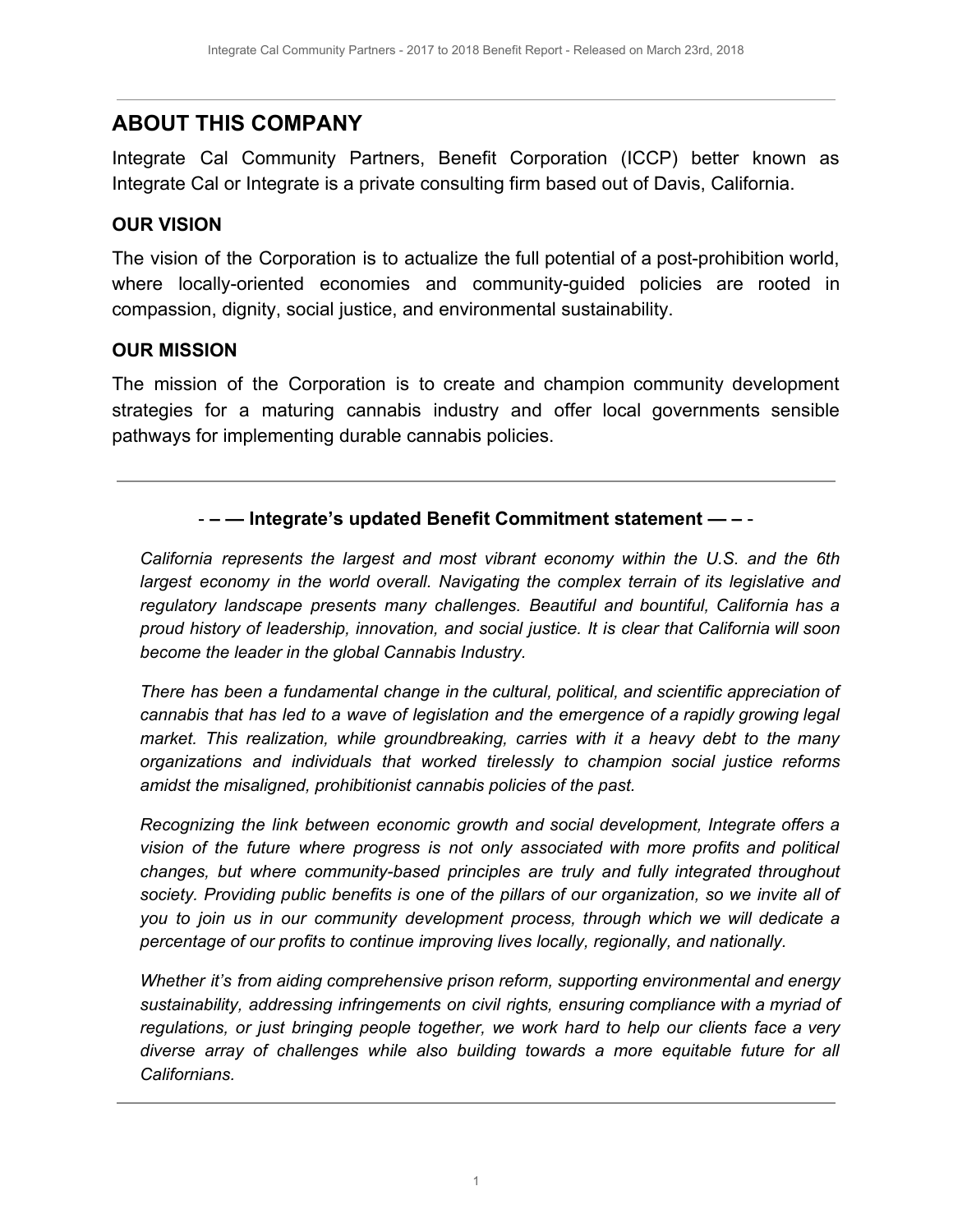# **OUR SUCCESSES**

Here are some of Integrate's successes from our second operating year:

- Co-Founding the Yolo County Cannabis Coalition, now the largest and most active cannabis industry advocacy and membership group in the County
- Quadrupling the amount of active clients being represented and joint projects being developed across the State
- Ensuring continued representation of local cannabusiness interests at most official hearings and meetings in Davis and Yolo
- Supporting local businesses, volunteering at local events, and joining the Davis Chamber of Commerce
- Maintaining good overall record-keeping as well as operational transparency and accountability
- Engaging in good waste management and recycling practices

# **OUR SHORTCOMINGS**

Here are some of Integrate's shortcomings from our second operating year:

- Lack of long term retention of staff members and volunteers
- Lack of assessing operations against a Third Party Standard

# **2017 REVIEW**

Integrate experienced significant changes throughout 2017 especially as it pertained to the rapid growth of the business and its involvements but also as it pertained to staffing. In June, original co-founder Eric Gudz left the company to pursue his local political aspirations, thereby leaving Timour Khousnoutdinov as the last remaining member of the original team of four. In the same period of time, Integrate unexpectedly parted ways with Brian Egan, its valued Policy and Data Architect, along with fellow volunteers Carolyn Hobbins and Sara Ruch. Earlier in the year, Kayla Pace, the Community Engagement Coordinator, and Kareem Aref, the Program and Policy Manager, also separated from company, having other commitments to attend to in areas outside of Davis. While Integrate was able to onboard two additional team members in the cases of Eliza Allechant as the Director of Marketing and Public Relations, and Bianca Prachyl as the new Chief Community Officer and Benefit Director, both resigned their posts for various reasons before the start of 2018. Combined, these turnovers were challenging for the company, requiring a significant amount of time and resources to properly process, but important experiences were imparted that have allowed the core team to improve and expand on operational practices and policies.